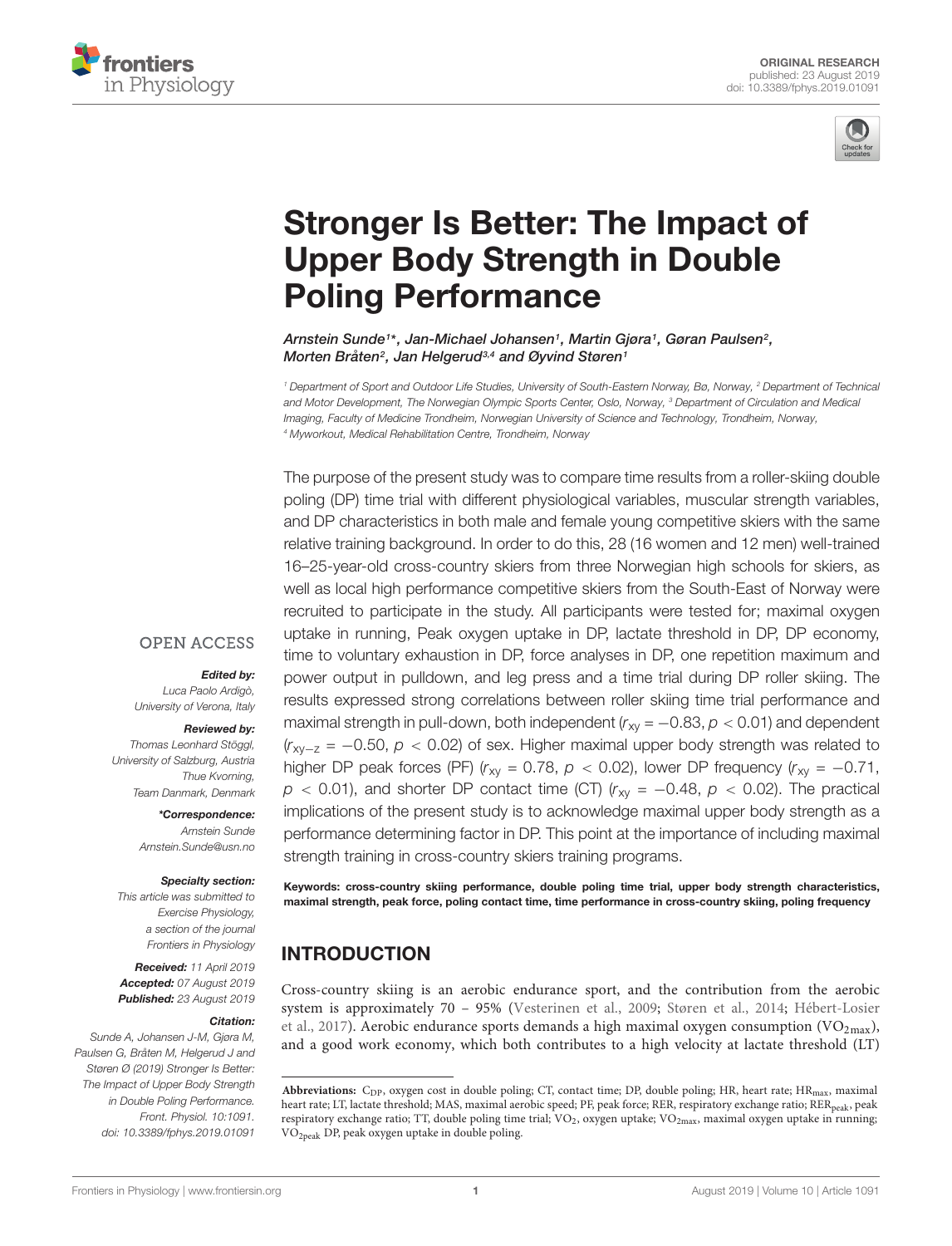[\(Costill et al.,](#page-9-1) [1973;](#page-9-1) [Pate and Kriska,](#page-10-2) [1984;](#page-10-2) [di Prampero,](#page-9-2) [2003;](#page-9-2) [Sunde et al.,](#page-10-3) [2010;](#page-10-3) [Støren et al.,](#page-10-1) [2014\)](#page-10-1). Cross-country skiing competitions range from intensive sprint with a duration of 2– 4 min to distance races of 50 km with a duration of 2–3 h. Five out of six cross-country competitions in the World Cup and the Olympic Games are now mass starts [\(Skattebo et al.,](#page-10-4) [2016\)](#page-10-4). Mass starts combined with better equipment and track preparation, has led to higher skiing speed in recent years. Higher skiing speed require higher rate of force development and muscular power output [\(Sandbakk et al.,](#page-10-5) [2014\)](#page-10-5).

Previous studies have focused on determining factors for performance in cross-country skiing and have found strong correlations between  $VO_{2max}$  and performance [\(Bergh,](#page-9-3) [1987;](#page-9-3) [Ingjer,](#page-9-4) [1991;](#page-9-4) [Mahood et al.,](#page-9-5) [2001;](#page-9-5) [Larsson et al.,](#page-9-6) [2002;](#page-9-6) [Alsobrook](#page-9-7) [and Heil,](#page-9-7) [2009;](#page-9-7) [Ainegren et al.,](#page-9-8) [2013;](#page-9-8) [Sandbakk and Holmberg,](#page-10-6) [2014\)](#page-10-6). [Pellegrini et al.](#page-10-7) [\(2018\)](#page-10-7) have shown that high-level skiers have better work economy than regional level skiers. Even though an important factor for work economy is the skiers technical skills, several studies have found improvements in performance corresponding to a better work economy after maximal strength training [\(Østerås et al.,](#page-9-9) [2002;](#page-9-9) [Mikkola et al.,](#page-9-10) [2007;](#page-9-10) [Losnegard](#page-9-11) [et al.,](#page-9-11) [2011\)](#page-9-11). This is in accordance with other studies performed in other endurance sports, such as cycling [\(Sunde et al.,](#page-10-3) [2010\)](#page-10-3), running [\(Paavolainen et al.,](#page-10-8) [1999;](#page-10-8) [Støren et al.,](#page-10-9) [2008;](#page-10-9) [Balsalobre-](#page-9-12)[Fernández et al.,](#page-9-12) [2016\)](#page-9-12), and swimming [\(Aspenes et al.,](#page-9-13) [2009\)](#page-9-13).

Some previous studies have shown a relationship between maximal strength per se and aerobic endurance performance. In [Støren et al.](#page-10-10) [\(2013\)](#page-10-10) in cycling, no correlation between maximal strength and performance was found. However, some other studies have found correlation between specifically upper body power output and performance in both long distance and sprint cross-country competitions [\(Rundell,](#page-10-11) [1995;](#page-10-11) [Rundell](#page-10-12) [and Bacharach,](#page-10-12) [1995;](#page-10-12) [Gaskill et al.,](#page-9-14) [1999;](#page-9-14) [Nesser et al.,](#page-9-15) [2004;](#page-9-15) [Alsobrook and Heil,](#page-9-7) [2009;](#page-9-7) [Stöggl et al.,](#page-10-13) [2011;](#page-10-13) [Carlsson et al.,](#page-9-16) [2016\)](#page-9-16). Also, [Stoggl et al.](#page-10-14) [\(2010\)](#page-10-14) have found lean trunk mass to correlate to maximal DP speed.

Double poling (DP) is a high-speed cross-country skiing technique. Total racetime now contains a much larger percentage of DP than only a few years ago [\(Holmberg et al.,](#page-9-17) [2005;](#page-9-17) [Losnegard et al.,](#page-9-18) [2013\)](#page-9-18). DP is also used in more uphill terrain than before. [Hoffman and Clifford](#page-9-19) [\(1992\)](#page-9-19) found that DP was a more economical technique than kick DP in flat terrain. DP is thus considered a strong performance-determining technique in classic cross-country skiing.

In previous studies on DP in cross-country skiers, some DP characteristics that are linked to maximal muscular strength have been identified [\(Bilodeau et al.,](#page-9-20) [1995;](#page-9-20) [Holmberg et al.,](#page-9-17) [2005;](#page-9-17) [Stöggl et al.,](#page-10-15) [2007,](#page-10-15) [2011;](#page-10-13) [Stöggl and Holmberg,](#page-10-16) [2011,](#page-10-16) [2016;](#page-10-17) [Danielsen et al.,](#page-9-21) [2015\)](#page-9-21). Although [Stöggl et al.](#page-10-13) [\(2011\)](#page-10-13) found correlations between power output in bench press and bench pull, and maximal speed in DP, it was first and foremost the timing and instant of force application that accounted for the inter-individual differences. Several studies have found that the fastest skiers produced the highest peak pole forces [\(Bilodeau](#page-9-20) [et al.,](#page-9-20) [1995;](#page-9-20) [Holmberg et al.,](#page-9-17) [2005;](#page-9-17) [Stöggl and Holmberg,](#page-10-16) [2011,](#page-10-16) [2016\)](#page-10-17). Also, [Bilodeau et al.](#page-9-20) [\(1995\)](#page-9-20) found the fastest skiers to reach their PF in the shortest time, and hypothesized that the differences in maximal skiing velocity were due to differences in muscular strength. [Zoppirolli et al.](#page-10-18) [\(2015\)](#page-10-18) found high-level skiers to have a lower DP frequency at the same load as regionallevel skiers. [Holmberg et al.](#page-9-17) [\(2005\)](#page-9-17) found faster skiers to have a shorter propulsion phase and a longer recovery phase when DP at high velocity. [Holmberg et al.](#page-9-17) [\(2005\)](#page-9-17) also found that the fastest skiers had higher peak pole forces. In contrast to [Hoff](#page-9-22) [et al.](#page-9-22) [\(1999\)](#page-9-22) and [Holmberg et al.](#page-9-17) [\(2005\)](#page-9-17) did not find any positive correlation between time to PF and performance in DP. Both [Stöggl et al.](#page-10-15) [\(2007,](#page-10-15) [2011\)](#page-10-13), [Stöggl and Holmberg](#page-10-16) [\(2011\)](#page-10-16), and [Jonsson et al.](#page-9-23) [\(2019\)](#page-9-23) found that faster skiers produced longer DP cycle lengths (meters) at equal DP frequency, than slower skiers. It may be hypothesized that this was aligned to greater muscular power output.

Male and female athletes at the same relative performance level show sex differences in both VO<sub>2max</sub> [\(Sandbakk et al.,](#page-10-5) [2014;](#page-10-5) [Stöggl et al.,](#page-10-19) [2019\)](#page-10-19), and maximal muscular strength [\(Sandbakk](#page-10-20) [et al.,](#page-10-20) [2018\)](#page-10-20). Also greater sex differences have been found in exercises where the upper body is involved [\(Sandbakk et al.,](#page-10-5) [2014\)](#page-10-5). It is thus crucial to evaluate the relative importance of aerobic endurance variables, muscular strength variables, and DP characteristics on DP performance both independent and dependent of sex. A cohort of competitive cross-country skiers from both sexes with the same relative training background and age, but with heterogeneity in performance level would thus be preferable.

The purpose of the present study was therefore to compare roller-skiing time trial (TT) performance with different physiological variables, muscular strength variables, and DP characteristics in both male and female young competitive skiers with the same relative training background. The hypothesis was that maximal upper body strength would significantly impact DP characteristics and performance.

# MATERIALS AND METHODS

# Approach to the Problem

The main objective of this cross-sectional study was to evaluate correlations between performance in DP cross-country roller skiing and different physiological variables, muscular strength variables, and DP characteristics in both male and female young competitive skiers with the same training background. Comparisons between male and female skiers as well as correlation analyses both independent of and corrected for sex, were thus performed.

# Subjects

A total of 28 (16 women and 12 men) well-trained 16–25-yearold cross-country skiers from three Norwegian high schools for skiers, as well as local high performance competitive skiers from the South-East of Norway participated in this study (**[Table 1](#page-2-0)**). The study was approved by the institutional research board at the University of South-Eastern Norway (former University College of South-East Norway), and conducted in accordance with the Helsinki declaration. All skiers gave their written consent to participate, after having received information about the study.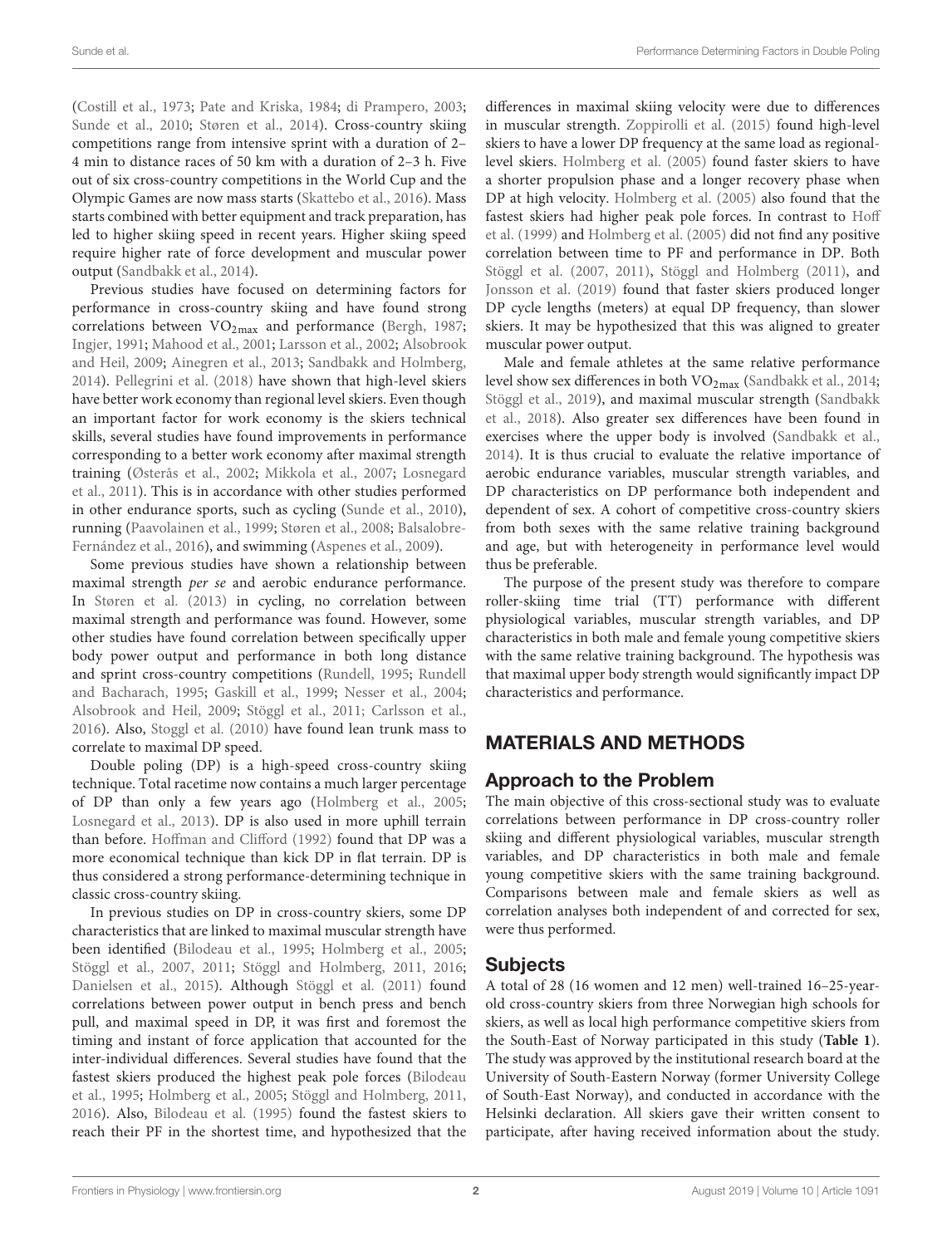|                                                               | All $(N = 28)$ |       | Females $(N = 12)$ |       | Males ( $N = 16$ ) |       |
|---------------------------------------------------------------|----------------|-------|--------------------|-------|--------------------|-------|
|                                                               | Mean $\pm$ SD  | CV(%) | Mean $\pm$ SD      | CV(%) | Mean $\pm$ SD      | CV(%) |
| BW (kg)                                                       | $70.1 \pm 7.5$ | 10.7  | $65.9 \pm 5.2$     | 7.9   | $73.2 + 7.5**$     | 10.2  |
| Age (years)                                                   | $18.5 \pm 1.3$ | 7.0   | $18.3 \pm 1.2$     | 6.6   | $18.6 \pm 1.4$     | 7.5   |
| $VO2max$ running<br>$Ml$ ·kg <sup>-1</sup> ·min <sup>-1</sup> | $64.0 + 10.4$  | 16.3  | $53.8 \pm 4.4$     | 8.2   | $72.2 + 5.1**$     | 7.1   |

#### <span id="page-2-0"></span>**TABLE 1** | Characteristics of skiers  $(N = 28)$ .

Values are mean  $\pm$  standard deviation (SD) and coefficient of variance (CV). BW, body weight; Kg, kilograms; VO<sub>2max</sub>, maximal oxygen uptake; Ml·kg<sup>−1</sup>·min<sup>−1</sup>, milliliters per kilogram BW per minute.  $*$ p < 0.01 different from females.

Parents and coaches to participants under 18 years, also gave their written consent.

#### Test Procedures

In order to evaluate physiological and technical variables related to performance in DP, the following tests were carried out;  $VO<sub>2max</sub>$  running,  $VO<sub>2peak</sub>$  DP, LT in DP, DP economy (C<sub>DP</sub>), time to voluntary exhaustion in DP in the ramp  $VO_{2\text{peak}}$  test, force analyses in DP, one repetition maximum (1RM) and power output in pulldown and leg press, and performance during a DP roller skiing time trial (TT).

The skiers were tested over two consecutive days. Day one consisted of an incremental  $VO<sub>2max</sub>$  test in running and a DPTT test with 1-h rest in between. The subjects started at an intensity of 8–12 km·h −1 and a 6% inclination. Every 30 s the inclination increased by 1% until 8% inclination was reached. Then the speed was increased by 0.5 km⋅h<sup>-1</sup> every 30 s. The test terminated at voluntary fatigue, and additionally heart rate (HR)  $\geq$ 98% of HR<sub>max</sub>, respiratory exchange ratio (RER)  $\geq$ 1.05, as well as a plateau of the  $VO<sub>2</sub>$  curve was used to evaluate if  $VO<sub>2max</sub>$ </sub> was obtained [\(Åstrand et al.,](#page-9-24) [2003\)](#page-9-24). All  $VO<sub>2</sub>$  measurements were made by the metabolic test system, Metalyzer II Cortex (Biophysic GmbH, Leipzig, Germany), with a mixing chamber. The treadmill used for running was a Woodway PPS 55 sport (Waukesha, WI, United States). All HR measurements were made by Polar s610 HR monitors (Kempele, Finland).

The double poling time trial test took place in a paved roller ski course track of 940 m with a height difference of 11 m. The subjects completed six laps, totaling 5640 m. This test was organized as an interval start with 30 s between each subjects. The subjects were told to use the DP technique throughout the whole test, and drafting was not allowed (using cycling TT rules). In this test, differences in temperature and humidity in between test days, may lead to differences in rolling resistance. Therefore, we performed a calibration test to calculate a correction factor. One of the test leaders conducted a 50 m roller-timing test with the same roller skis immediately after the time trial test every test day. The test was conducted in a tucked position, with the same test person every day, in a gentle slope, approximately 10%, and with time measured by use of photocell equipment (Musclelab system, Ergotest Inovation, Porsgrunn, Norway). Ten runs were performed for each test, ensuring proper warm up of the wheels, and the average time of the last three runs was used to calculate the correction factor.

The second day of testing consisted of a DP test on a crosscountry skiing treadmill, (Rodby RL 2700E, Rodby Innovation, Vänge, Sweden) and two maximal strength tests with 1-h rest in between. The subjects were acquainted to the cross-country skiing treadmill by use of a 30-min workout ahead of the pretest. The first 15 – 20 min consisted of 3–5 four-minute submaximal work periods. Whole blood lactate concentration was measured with a Lactate Scout+ (SensLab GmbH, Leipzig, ray Inc., Kyoto, Japan). Then  $C_{\text{DP}}$ , force measurements and DP characteristics were evaluated. By use of a force transducer, measurements of force and DP characteristics, were possible. The force transducers were integrated in the poles and is a part of the Musclelab system (Ergotest Innovation, Porsgrunn, Norway). The dimension of the force transducer was 4 cm of length and 2 cm in diameter, placed 8 cm below the grip bar, as an integrated part of the pole. Outside the force transducer, a sender with the dimension 4 cm  $\times$  4.6 cm  $\times$  1 cm was placed. The total weight of the system added 100 g to the pole. The sender communicated by a Nordic semiconductor Gazell stack with a 2.4 GHz band (Nordic Semiconductor, Norway) with the Musclelab system, with a sampling rate of 200 Hz and a resolution of 14 bits. Over all accuracy was 0.9% of full scale. Test retest reliability was checked at our lab, exhibiting a standard error mean of <1%.

The system was calibrated by use of two different external weight loads on top of the pole placed in a vertical position, while the other end of the pole was placed on the force platform for a secondary control. The reading from the sensor of the pole unloaded was recorded and then the reading from the sensor of the pole with external load was recorded. Force was then computed using the formula  $F = (signal - offset)$  gain. The subjects started at a work intensity assumed to represent 50 – 70% of their VO2peak in DP, corresponding to 4% inclination and 11.5  $km \cdot h^{-1}$  for men and 6 or 7  $km \cdot h^{-1}$  for women. Every 4 min after the first step, the speed was increased by 1– 3 km⋅h<sup>-1</sup>, until the protocol terminated at a lactate level above the subjects' LT. LT was defined as the warm up lactate value (i.e., the lowest measured lactate value) + 2.3 mmol  $L^{-1}$ . LT was expressed as the VO<sub>2</sub> in% of VO<sub>2peak</sub> DP (%VO<sub>2peak</sub>), whereas the velocity at LT was expressed as  $km.h^{-1}$ . This is in accordance with the protocol proposed by [Helgerud et al.](#page-9-25) [\(1990\)](#page-9-25), using warm up lactate value + 1.5 mmol  $L^{-1}$  with the YSI apparatus. As the constant difference in  $[La-]_b$  between whole blood and hemolyzed blood is 40%, the 1.5 mmol L−<sup>1</sup> measured by YSI equals 2.3 mmol L−<sup>1</sup> measured by Lactate Scout+. The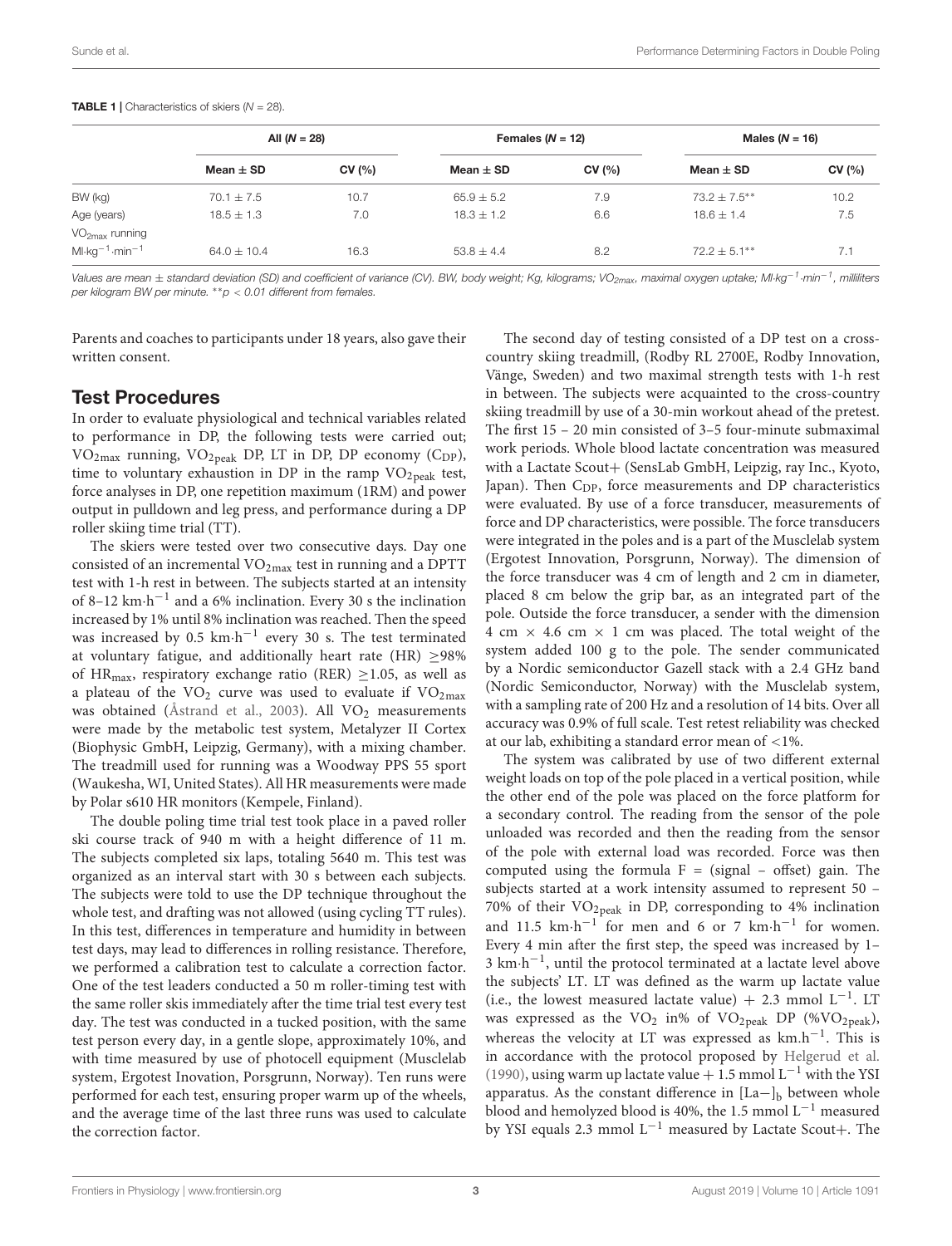advantage of using individual warm-up values compared with e.g., a fixed 4 mmol  $L^{-1}$ , is that this is less vulnerable to dayto-day variations in subjects  $[La-]_b$ , as previously discussed in [Støren et al.](#page-10-1) [\(2014\)](#page-10-1). The force measurements as well as the oxygen consumption measurements for calculating  $C_{\text{DP}}$ , were made between minute 3:00 and 03:20 in each work period. The force transducer measured force through the poles, DP frequency, and CT. C<sub>DP</sub> was calculated as oxygen consumption at LT. All DP characteristic measurements were performed at the same relative intensity, i.e., at LT velocity.

Maximal aerobic speed (MAS) was calculated based on the oxygen consumptions measured in the submaximal work periods and the  $VO<sub>2peak</sub>$  in DP, and was defined as the velocity where the horizontal line representing  $VO<sub>2peak</sub>$  meets the extrapolated linear regression representing the sub maximal  $VO<sub>2</sub>$  measured in the LT assessment. The same method was used for cycling in [Sunde et al.](#page-10-3) [\(2010\)](#page-10-3) and in running in [Helgerud et al.](#page-9-26) [\(2010\)](#page-9-26), with  $r > 0.99$  for the regression lines. MAS equals thus VO<sub>2peak</sub>DP/C<sub>DP</sub>. Since  $\frac{m! \cdot kg^{-1} \cdot min^{-1}}{m! \cdot kg^{-1} \cdot m^{-1}}$  $\frac{\text{ml·kg}^{-1} \cdot \text{min}^{-1}}{\text{ml·kg}^{-1} \cdot \text{m}^{-1}} = \frac{1 \cdot \text{min}^{-1}}{1 \cdot \text{m}^{-1}} = \frac{\text{m}}{\text{min}}$ , VO<sub>2 peak</sub> DP/C<sub>DP</sub> is expressed as a velocity (m min<sup>-1</sup>).

One minute after the last submaximal work period, the subjects carried out an all-out test where time to exhaustion and  $VO<sub>2peak</sub>$  in DP were measured. This test was implemented as an incremental ramp protocol. The output speed was set to 11.5 and 6 km⋅h<sup>-1</sup> for men and women, respectively. The inclination was set to 6%, and remained constant through the whole test. The speed was increased by 1  $km \cdot h^{-1}$  every 30 s until 18  $km \cdot h^{-1}$  (men) and 10  $km \cdot h^{-1}$  (women) were reached. The speed was then increased by  $0.5 \text{ km} \cdot \text{h}^{-1}$  every 30 s until voluntary exhaustion. The subjects were encouraged to perform their best. Voluntary exhaustion was defined as the point where the subjects could no longer manage to keep the position at the treadmill, but slowly moved backward reaching a pre-defined mark 1 m behind their original position on the mill. The time to exhaustion was registered and the mean of the two subsequent highest registered  $VO<sub>2</sub>$ -values, each representing 10 s intervals by the mixing chamber, was representing VO<sub>2peak</sub> DP.

After a rest period of minimum 60 min, the subjects were then tested for 1RM and power output in leg press (OPS161 Interchangeable leg press, Vertex, United States), and pulldown (Gym 2000, Vikersund, Norway). From pilot testing in [Støren](#page-10-9) [et al.](#page-10-9) [\(2008\)](#page-10-9), and later presented in [Sunde et al.](#page-10-3) [\(2010\)](#page-10-3), no deterioration in 1RM squat was detected 30 min after  $VO<sub>2max</sub>$ </sub> and MAS testing in running and cycling, compared to 1RM without these prior tests. Leg press was chosen as a measure of lower body maximal strength for several reasons. More specialized DP related exercises such as hip flexion involves both the lower body, truncus and to some extent the upper body. The more specialized the exercises, the more practice is needed to perform valid and reliable 1RM tests. Only two maximal strength tests, one for the upper body and one for the lower body were chosen, due to the large total number of tests in this study.

Each lift was performed with a controlled slow eccentric phase, a complete stop of movement for approximately 1 s in the lowest position (leg press) or the highest position (pulldown), followed by a maximal mobilization of force in the concentric phase. The measurements of lifting time, distance of work, and thus power output were performed using the Muscle Lab system (Ergotest Innovation AS, Porsgrunn, Norway). Sensors were placed vertically below the center of the weight loads in both leg press and pulldown, and also at the actual center of the weight loads. Each strength test started using 10 reps at a weight load assumed to be approximately 50% of 1RM. After 3 min of rest: 5 reps at approximately 60% 1RM, then 3 reps at approximately 70% 1RM, 2 reps at approximately 80% and at least 1 rep at estimated 1RM with 3 min rest in between. From there on: 1 rep at a weight load increased by 2.5 – 10 kg from the subsequent lift, followed by 3 min of resting, until reaching 1RM. The time spent in each lift, as well as the work distance was measured. As the external force of each lift is represented by the weight of the lifted bars, the power output can be calculated and expressed as N m  $s^{-1}$  or watt (W).

### Statistical Analyses

Normality was tested by use of -plots and found to represent normal distributions for the main variables (TT performance, maximal strength and VO2<sub>peak</sub> DP). Values were thus expressed descriptively as mean  $\pm$  SD. Inter-individual variability was expressed as coefficient of variance (CV). Correlations were expressed as the correlation factor  $r$  from Pearsons bivariate tests. Based on the correlation coefficient definitions by [Hopkins](#page-9-27) [\(2000\)](#page-9-27), *r* values of  $0.3-0.5$  = moderate,  $0.5-0.7$  = large,  $0.7 0.9$  = very large,  $0.9$  = nearly perfect, and  $1.0$  = perfect. We have therefor defined strong correlations to be  $r > 0.7$ in the present study. However, as the cohort includes both male and female skiers, partial correlation analyses were also performed corrected for sex. The correlation factor in normal correlations independent of- or within sex has thus been denoted  $r_{xy}$ , whereas the correlation factor in partial correlations corrected for sex has been denoted  $r_{xy-z}$ . The practical (clinical) implication of the relations displayed by the  $r$  values, were evaluated by use of standard error of the estimate (SEE). This SEE values were obtained from linear regression analyzes. To investigate differences between males and females, independent sample t-tests were performed. Statistical analyzes were performed using the software program statistical package for social science version 24 (SPSS, IBM, Chicago, IL, United States). A  $p$  value <0.05 was accepted as statistically significant in all tests.

# RESULTS

Test results in the different variables are presented both as total and per sex in **[Table 2](#page-4-0)**. TT performance was  $23\%$  ( $p < 0.01$ ) better in males than in females, and males where  $34\%$  ( $p < 0.01$ ) stronger in pulldown than females.

Independent of sex, strong correlations were found between 1RM pulldown and TT performance  $(r_{xy} = 0.83, p < 0.01)$ and maximal power in pulldown and performance ( $r_{xy} = 0.81$ ,  $p \sim 0.01$ ). The two variables CT ( $r_{xy-z} = 0.62$ ,  $p \sim 0.01$ )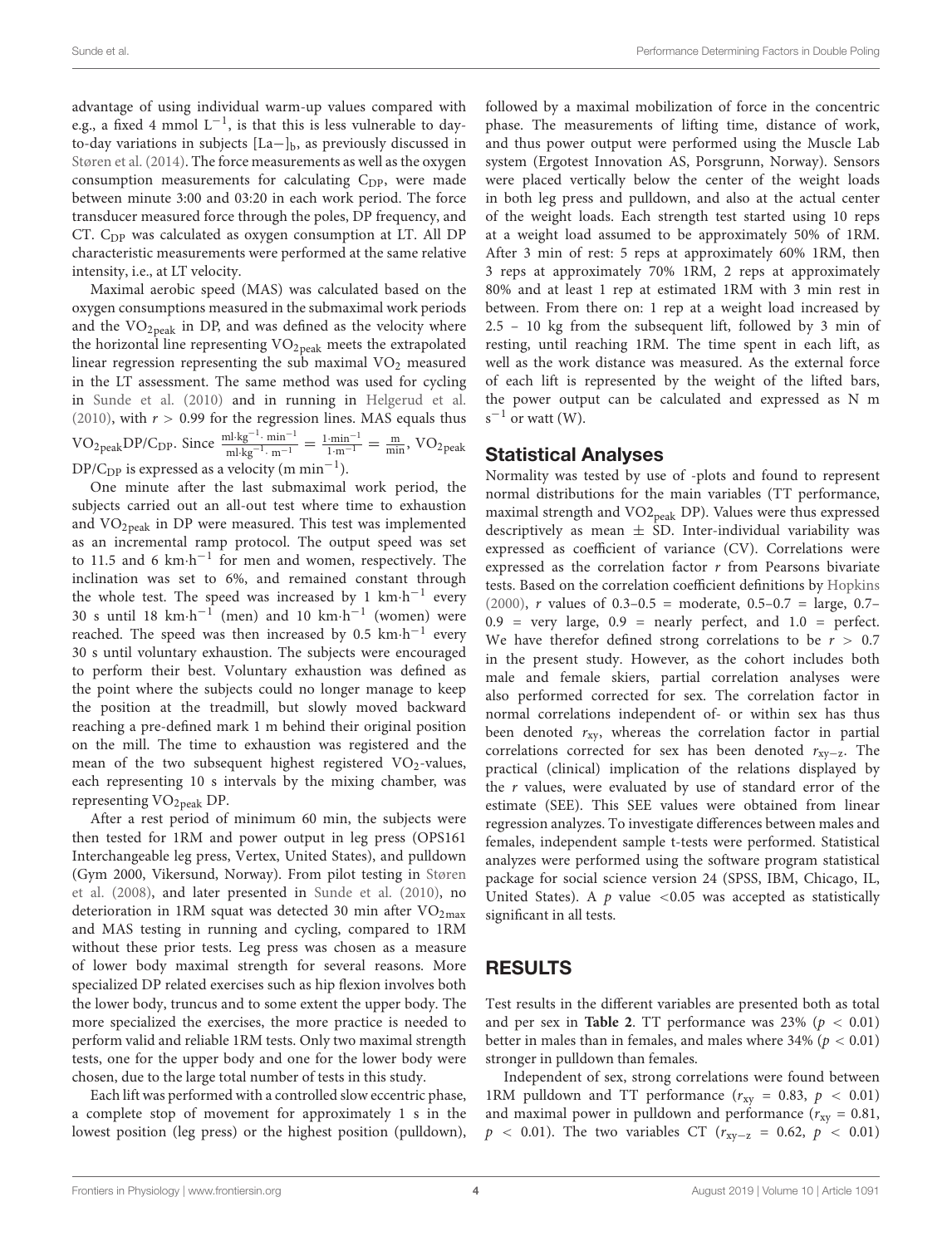#### <span id="page-4-0"></span>**TABLE 2** | Test results  $(N = 28)$ .

|                                                                      | All $(N = 28)$    |        | Females $(N = 12)$ |        | Males ( $N = 16$ )    |        |
|----------------------------------------------------------------------|-------------------|--------|--------------------|--------|-----------------------|--------|
|                                                                      | Mean $\pm$ SD     | CV (%) | Mean $\pm$ SD      | CV (%) | Mean $\pm$ SD         | CV (%) |
| $TT_{DP}$ (s)                                                        | $899.4 \pm 152.7$ | 17.0   | $1032.8 \pm 134.6$ | 13.0   | 799.4 ± 61.5**        | 7.7    |
| VO <sub>2max</sub> running                                           |                   |        |                    |        |                       |        |
| $L·min-1$                                                            | $4.48 \pm 1.0$    | 22.3   | $3.54 \pm 0.39$    | 11.0   | $5.22 \pm 0.63**$     | 12.1   |
| $Ml \cdot kg^{-1} \cdot min^{-1}$                                    | $64.0 \pm 10.4$   | 16.3   | $53.8 \pm 4.4$     | 8.2    | $72.2 \pm 5.1***$     | 7.1    |
| $Ml·kg-0.67·min-0.67$                                                | $259.6 \pm 46.4$  | 17.9   | $213.9 \pm 17.9$   | 8.4    | $296.2 \pm 22.8^{**}$ | 7.7    |
| VO <sub>2peak</sub> DP                                               |                   |        |                    |        |                       |        |
| $L·min-1$                                                            | $3.93 \pm 0.89$   | 22.6   | $3.10 \pm 0.36$    | 11.6   | $4.54 \pm 0.62**$     | 13.7   |
| $Ml \cdot kg^{-1} \cdot min^{-1}$                                    | $55.7 \pm 9.1$    | 16.3   | $47.3 \pm 5.2$     | 11.0   | $62.0 \pm 5.3**$      | 8.5    |
| Ml $\cdot$ kg <sup>-0.67</sup> $\cdot$ min <sup>-0.67</sup>          | $226.6 \pm 40.5$  | 18.2   | $188.0 \pm 19.8$   | 10.5   | $255.5 \pm 24.1***$   | 9.4    |
| Fract util DP (%VO <sub>2max</sub> )                                 | $86.9 \pm 7.3$    | 7.9    | $87.9 \pm 5.9$     | 6.7    | $86.0 \pm 8.4$        | 9.8    |
| $C_{DP}$                                                             |                   |        |                    |        |                       |        |
| $M·kg-1·meter-1$                                                     | $0.183 \pm 0.023$ | 12.6   | $0.192 \pm 0.020$  | 10.4   | $0.177 \pm 0.023$     | 13.0   |
| $Ml·kg-0.67·meter-1$                                                 | $0.742 \pm 0.087$ | 11.7   | $0.763 \pm 0.084$  | 11.0   | $0.727 \pm 0.089$     | 12.2   |
| $MAS (km h-1)$                                                       | $18.6 \pm 4.1$    | 22.0   | $14.9 \pm 1.7$     | 11.4   | $21.4 \pm 3.0^{**}$   | 14.0   |
| LT                                                                   |                   |        |                    |        |                       |        |
| %VO <sub>2peak</sub>                                                 | $79.0 \pm 9.0$    | 11.3   | $81.1 \pm 4.3$     | 5.3    | $78.3 \pm 11.4$       | 14.6   |
| $Km\cdot h^{-1}$                                                     | $14.6 \pm 2.7$    | 18.5   | $12.1 \pm 1.2$     | 9.9    | $16.5 \pm 1.7**$      | 10.3   |
| Km $\cdot$ h <sup>-1</sup> calc. (MAS $\cdot$ %VO <sub>2peak</sub> ) | $14.6 \pm 2.7$    | 18.5   | $12.1 \pm 1.3$     | 10.0   | $16.5 \pm 1.8***$     | 10.4   |
| Force <sub>DP</sub>                                                  |                   |        |                    |        |                       |        |
| Peak (N)                                                             | $381.8 \pm 124.0$ | 32.5   | $277.6 \pm 80.7$   | 28.8   | $459.9 \pm 87.7^{**}$ | 19.1   |
| Average during CT (N)                                                | $169.3 \pm 47.8$  | 28.2   | $145.6 \pm 37.7$   | 25.9   | 187.1 $\pm$ 47.7**    | 25.5   |
| $RFD (N·s-1)$                                                        | 2620 ± 1233       | 47.0   | $2063 \pm 1230$    | 59.7   | $3038 \pm 1091*$      | 35.9   |
| <b>DP</b>                                                            |                   |        |                    |        |                       |        |
| Freq. at LT (St-meter <sup>-1</sup> )                                | $0.239 \pm 0.055$ | 23.0   | $0.286 \pm 0.047$  | 6.5    | $0.204 \pm 0.027**$   | 13.2   |
| Freq. at LT $(St \cdot s^{-1})$                                      | $0.938 \pm 0.100$ | 10.7   | $0.956 \pm 0.137$  | 14.3   | $0.925 \pm 0.060$     | 6.5    |
| CT(s)                                                                | $0.353 \pm 0.073$ | 20.7   | $0.388 \pm 0.092$  | 23.7   | $0.327 \pm 0.040*$    | 12.2   |
| <b>Maximal strength</b>                                              |                   |        |                    |        |                       |        |
| 1RM pull-down (kg)                                                   | $86.2 \pm 19.3$   | 22.4   | $66.0 \pm 8.8$     | 13.2   | $99.7 \pm 10.3***$    | 10.3   |
| 1RM leg-press (kg)                                                   | $278.1 \pm 54.9$  | 19.7   | $235.6 \pm 37.5$   | 15.9   | $303.7 \pm 47.8***$   | 17.0   |
| Power pull-down (W)                                                  | $439.2 \pm 122.3$ | 27.8   | $323.1 \pm 54.1$   | 16.7   | $516.5 \pm 87.9^{**}$ | 17.0   |
| Power leg-press (W)                                                  | $609.7 \pm 157.2$ | 25.8   | $466.6 \pm 70.2$   | 15.0   | 694.0 ± 130.3**       | 18.7   |

Values are mean  $\pm$  standard deviation (SD) and coefficient of variance (CV).  $TT_{DP}$ , double poling time trial on roller skies; S, seconds; BW, body weight; Kg, kilograms; VO<sub>2max</sub>, maximal oxygen uptake; L·min<sup>−1</sup>, liters per minute; Ml·kg<sup>−1</sup>·min<sup>−1</sup>, milliliters per kg BW per minute; Ml·kg<sup>−0.67</sup>·min<sup>−0.67</sup>, milliliters per kg BW raised to the power of 0.67 per minute; DP, double poling; VO<sub>2peak</sub>, peak oxygen uptake during DP; Fract Util, fractional utilization of VO<sub>2peak</sub> vs. VO<sub>2max</sub>; C<sub>DP</sub>, oxygen cost of DP at LT; Ml·kg<sup>−1</sup>·meter<sup>−1</sup>, milliliters per kg BW per meter; Ml·kg<sup>−0.67</sup>·meter<sup>−1</sup>, milliliters per kg BW raised to the power of 0.67 per meter; MAS, maximal aerobic speed calculated as peak oxygen uptake during DP divided on C<sub>DP</sub>; km·h<sup>−1</sup>, kilometers per hour; LT, lactate threshold; N, Newton; CT, contact time; RFD, rate of force development; N·s<sup>−1</sup>, Newton per second; Freq, frequency; St·meter<sup>−1</sup>, strokes per meter; S, seconds; 1RM, one repetition maximum; W, watt. \*p < 0.05 different from females. ∗∗p < 0.01 different from females.

and % of 1RM pull down during DP ( $r_{xy-z}$  = −0.56,  $p \sim 0.01$ ) expressed the highest correlation with TT performance when corrected for sex. Within each sex, PF in DP ( $r_{xy}$  = -0.65,  $p$  < 0.05) among males, and CT  $(r_{xy} = 0.85, p < 0.01)$  among females expressed the highest correlations with TT performance. In **[Tables 3](#page-5-0)**, **[4](#page-6-0)**, the potential relationships between test results and TT performance are presented both dependent and independent of sex, as well as within sexes.

The skiers with the highest 1RM pulldown also had the highest PF ( $r_{xy}$  = 0.78,  $p$  < 0.01) during DP. The same skiers also had the shortest CT ( $r_{xy}$  = 0.48,  $p$  < 0.05), and the lowest DP frequency measured as strokes pr. meter ( $r_{xy}$  = −0.71,  $p$  < 0.01). Relationships between

maximal strength in pulldown and selected variables possibly related to maximal strength are presented in **[Table 5](#page-7-0)**.

### **DISCUSSION**

The main findings in the present study are the correlations between roller skiing DPTT performance and maximal strength in pull-down, both independent and dependent of sex. Higher maximal upper body strength was related to higher PF in DP, lower DP frequency, and shorter CT.

The novelty of the present study was the finding of a strong correlation between maximal strength (1RM) in pulldown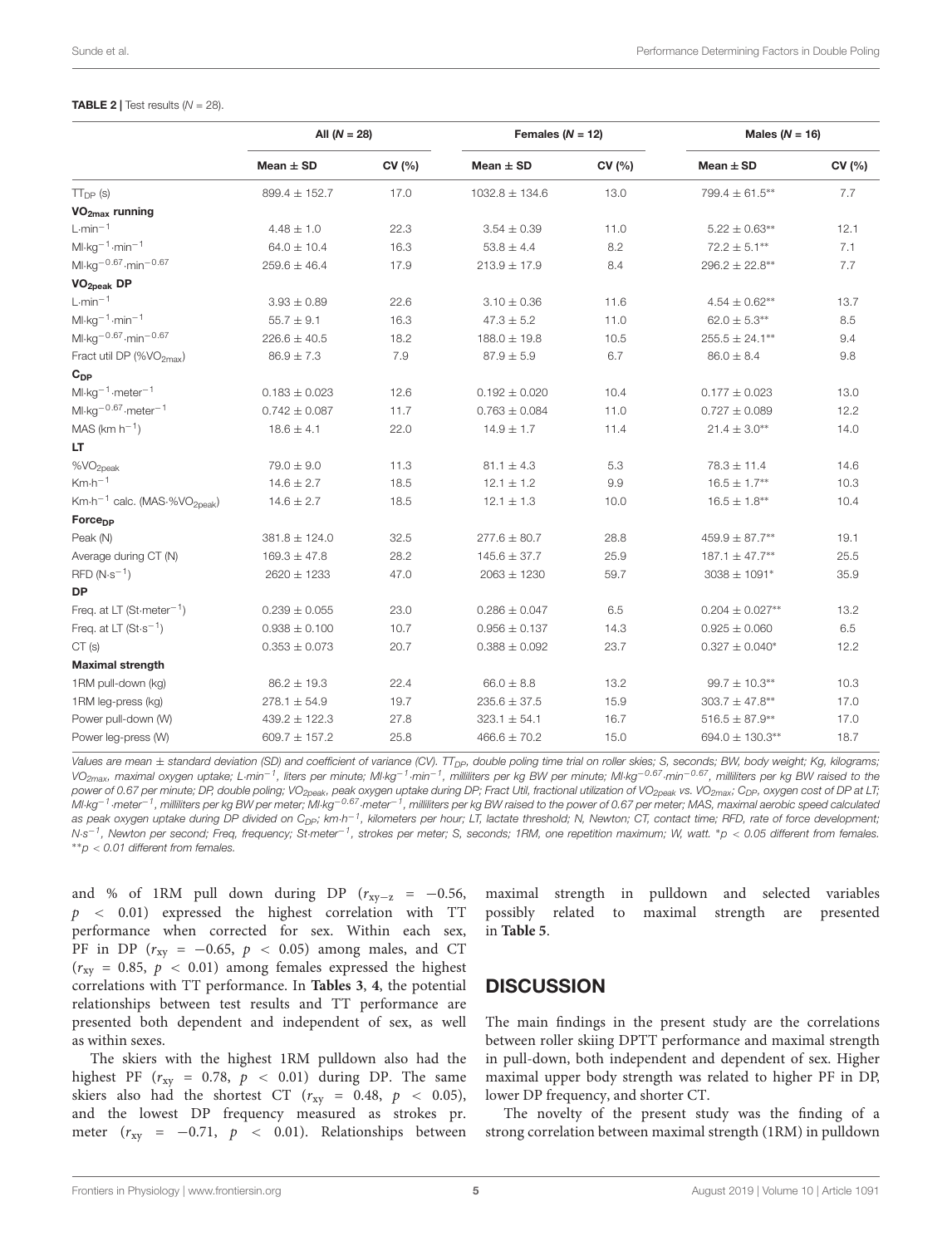#### <span id="page-5-0"></span>**TABLE 3 | Correlations with time trial performance (** $N = 28$ **).**

|                                                      | Not corrected for sex |         |        | <b>Corrected for sex</b> |        |
|------------------------------------------------------|-----------------------|---------|--------|--------------------------|--------|
|                                                      | $r_{xy}$              | SEE (%) | р      | $r_{xy-z}$               | p      |
| VO <sub>2max</sub> running                           |                       |         |        |                          |        |
| $L \cdot min^{-1}$                                   | $-0.77$               | 10.9    | < 0.01 | $-0.37$                  | 0.07   |
| $Ml \cdot kg^{-1} \cdot min^{-1}$                    | $-0.77$               | 11.0    | < 0.01 | $-0.31$                  | 0.12   |
| $Ml \cdot kg^{-0.67} \cdot min^{-0.67}$              | $-0.79$               | 10.4    | < 0.01 | $-0.38$                  | 0.06   |
| VO <sub>2peak</sub> DP                               |                       |         |        |                          |        |
| $L \cdot min^{-1}$                                   | $-0.78$               | 10.7    | < 0.01 | $-0.42$                  | 0.05   |
| $Ml \cdot kg^{-1} \cdot min^{-1}$                    | $-0.77$               | 11.0    | < 0.01 | $-0.38$                  | 0.03   |
| $Ml·kg-0.67·min-0.67$                                | $-0.80$               | 10.4    | < 0.01 | $-0.44$                  | 0.02   |
| $C_{DP}$                                             |                       |         |        |                          |        |
| $Ml \cdot kg^{-1} \cdot meter^{-1}$                  | 0.40                  | 15.8    | 0.04   | 0.24                     | 0.23   |
| $Ml \cdot kg^{-0.67} \cdot meter^{-1}$               | 0.28                  | 16.5    | 0.14   | 0.19                     | 0.34   |
| $MAS (km h-1)$                                       | $-0.80$               | 10.3    | < 0.01 | $-0.48$                  | 0.01   |
| LT.                                                  |                       |         |        |                          |        |
| %VO <sub>2peak</sub>                                 | 0.22                  | 16.8    | 0.26   | 0.16                     | 0.44   |
| $Km\cdot h^{-1}$                                     | $-0.78$               | 10.7    | < 0.01 | $-0.40$                  | 0.04   |
| Km·h <sup>-1</sup> calc. (MAS·%VO <sub>2peak</sub> ) | $-0.77$               | 10.7    | < 0.01 | $-0.39$                  | 0.04   |
| Force <sub>DP</sub>                                  |                       |         |        |                          |        |
| Peak (N)                                             | $-0.75$               | 11.5    | < 0.01 | $-0.41$                  | 0.04   |
| Average during CT (N)                                | $-0.45$               | 15.5    | 0.02   | $-0.19$                  | 0.33   |
| $RFD (N·s-1)$                                        | $-0.42$               | 15.4    | 0.03   | $-0.19$                  | 0.35   |
| %of 1RM pull-down                                    | $-0.65$               | 13.4    | < 0.01 | $-0.56$                  | < 0.01 |
| <b>DP</b>                                            |                       |         |        |                          |        |
| Freq. at LT (St-meter <sup>-1</sup> )                | 0.55                  | 14.3    | 0.01   | $-0.07$                  | 0.73   |
| Freq. at LT $(St \cdot s^{-1})$                      | $-0.18$               | 16.9    | 0.36   | $-0.48$                  | 0.01   |
| CT(s)                                                | 0.69                  | 12.5    | < 0.01 | 0.62                     | < 0.01 |
| <b>Maximal strength</b>                              |                       |         |        |                          |        |
| 1RM pull-down (kg)                                   | $-0.83$               | 10.5    | < 0.01 | $-0.50$                  | 0.02   |
| 1RM leg-press (kg)                                   | $-0.53$               | 15.3    | 0.01   | $-0.09$                  | 0.68   |
| Power pull-down (W)                                  | $-0.81$               | 10.7    | < 0.01 | $-0.49$                  | 0.02   |
| Power leg-press (W)                                  | $-0.68$               | 13.2    | < 0.01 | $-0.27$                  | 0.21   |

Values are correlation coefficient (r), significant level (p), and standard error of the estimate (SEE). Kg, kilograms; VO<sub>2max</sub>, maximal oxygen uptake; L·min<sup>-1</sup>, liters per minute; Ml·kg<sup>−1</sup>·min<sup>−1</sup>, milliliters per kg BW per minute; Ml·kg<sup>−0.67</sup>·min<sup>−0.67</sup>, milliliters per kg BW raised to the power of 0.67 per minute; DP, double poling; VO<sub>2peak</sub>, peak oxygen uptake during DP; C<sub>DP</sub>, oxygen cost of DP at LT; Ml·kg<sup>−1</sup>·meter<sup>−1</sup>, milliliters per kg BW per meter; Ml·kg<sup>−0.67</sup>·meter<sup>−1</sup>, milliliters per kg BW raised to the power of 0.67 per meter; MAS, maximal aerobic speed calculated as peak oxygen uptake during DP divided on C<sub>DP</sub>; km·h<sup>-1</sup>, kilometers per hour; LT, lactate threshold; N, Newton; CT, contact time; RFD, rate of force development; N·s<sup>−1</sup>, Newton per second; Freq. % of 1RM pull-down, percentage of one repetition maximum in pull-down during one full DP cycle; Frequency. St·meter−<sup>1</sup> , strokes per meter; 1RM, one repetition maximum; W, watt.

per se and roller skiing time trial performance in a cohort of competitive cross-country skiers from both sexes with the same relative training background and age, but with heterogeneity in performance.

# Correlations With TT Performance Independent of Sex

For the strength variables, strong correlations were found between 1RM pulldown and TT performance  $(r_{xy} = 0.83)$ and maximal power output in pulldown and performance  $(r_{xy} = 0.81)$ . SEE was 10.5 and 10.7, respectively. The  $r^2$ values indicate that both variables predicts TT performance by 69%, and the SEE shows this to be outside a margin of approximately 10.5% of either 1RM or power output results. The 10.5% corresponds to 9 kg in pulldown. This implies that if one skier was at least 9 kg's stronger than

another in pulldown, he or she would perform better in TT. Regarding DP characteristics, PF ( $r_{xy} = -0.75$ ), PF during DP as a percentage of 1RM ( $r_{xy} = -0.65$ ) and CT during DP ( $r_{xy}$  = 0.69) correlated best with TT performance. The relationship between PF and TT is in accordance with previous studies demonstrating that faster skiers had higher PF, or that higher PF related to peak skiing speeds [\(Bilodeau et al.,](#page-9-20) [1995;](#page-9-20) [Holmberg et al.,](#page-9-17) [2005;](#page-9-17) [Stöggl and Holmberg,](#page-10-16) [2011,](#page-10-16) [2016;](#page-10-17) [Stöggl et al.,](#page-10-13) [2011\)](#page-10-13). The two single physiological variables regarding aerobic endurance that correlated best with TT performance were  $\rm VO_{2max}$  in running and  $\rm VO_{2peak}$  DP expressed as ml·kg<sup>-0.67</sup>·min<sup>-1</sup> ( $r_{xy}$  = 0.79 and  $r_{xy}$  = 0.80, respectively). The SEE value of 10.4%, implies that if one skier had at least 23 ml⋅kg<sup>-0.67</sup>⋅min<sup>-1</sup> higher VO<sub>2peak</sub> DP than another, he or she would perform better in TT. There was also a strong correlation between velocity at LT and performance ( $r_{xy} = 0.78$ ).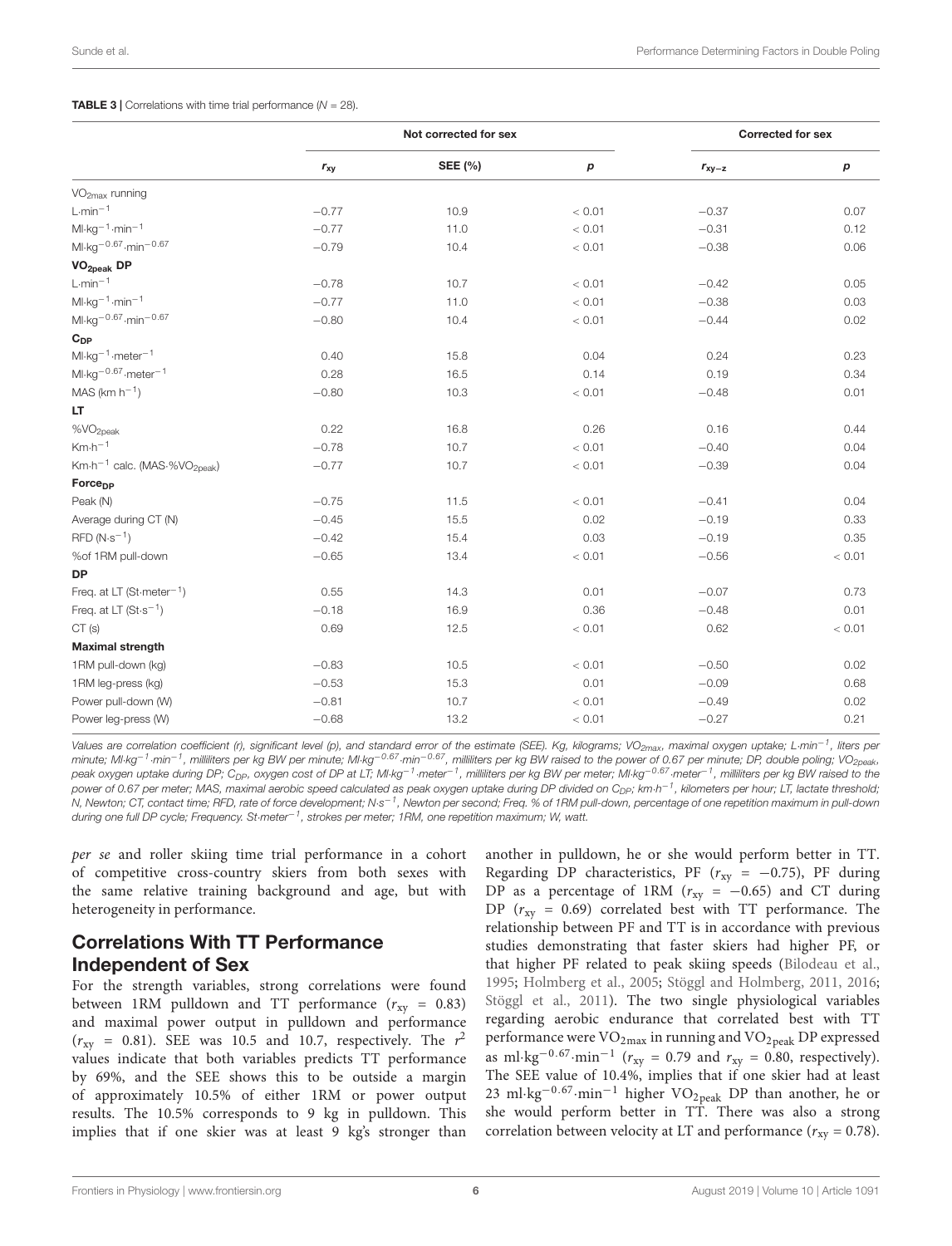#### <span id="page-6-0"></span>TABLE 4 | Within sex correlations with time trial performance.

|                                                      | Males ( $N = 16$ ) |                  |          | Females ( $N = 12$ ) |  |
|------------------------------------------------------|--------------------|------------------|----------|----------------------|--|
|                                                      | $r_{xy}$           | $\boldsymbol{p}$ | $r_{xy}$ | $\boldsymbol{p}$     |  |
| VO <sub>2max</sub> running                           |                    |                  |          |                      |  |
| $L \cdot min^{-1}$                                   | $-0.39$            | 0.16             | $-0.49$  | 0.11                 |  |
| $Ml·kg-1·min-1$                                      | 0.16               | 0.57             | $-0.70$  | 0.01                 |  |
| $Ml·kg-0.67·min-0.67$                                | $-0.10$            | 0.71             | $-0.66$  | 0.02                 |  |
| VO <sub>2peak</sub> DP                               |                    |                  |          |                      |  |
| $L \cdot min^{-1}$                                   | $-0.57$            | 0.02             | $-0.46$  | 0.13                 |  |
| $Ml \cdot kg^{-1} \cdot min^{-1}$                    | $-0.26$            | 0.33             | $-0.51$  | 0.09                 |  |
| $Ml·kg-0.67·min-0.67$                                | $-0.43$            | 0.09             | $-0.53$  | 0.08                 |  |
| $C_{DP}$                                             |                    |                  |          |                      |  |
| $Ml \cdot kg^{-1} \cdot meter^{-1}$                  | 0.53               | 0.03             | 0.07     | 0.82                 |  |
| $Ml·kg-0.67·meter-1$                                 | 0.40               | 0.12             | 0.08     | 0.81                 |  |
| $MAS$ (km h <sup>-1</sup> )                          | $-0.62$            | 0.01             | $-0.56$  | 0.06                 |  |
| LT                                                   |                    |                  |          |                      |  |
| %VO <sub>2peak</sub>                                 | 0.51               | 0.04             | $-0.27$  | 0.40                 |  |
| $Km\cdot h^{-1}$                                     | $-0.18$            | 0.51             | $-0.71$  | 0.01                 |  |
| Km·h <sup>-1</sup> calc. (MAS·%VO <sub>2peak</sub> ) | $-0.23$            | 0.42             | $-0.74$  | 0.01                 |  |
| Force <sub>DP</sub>                                  |                    |                  |          |                      |  |
| Peak (N)                                             | $-0.65$            | 0.01             | $-0.31$  | 0.33                 |  |
| Average during CT (N)                                | $-0.17$            | 0.54             | $-0.26$  | 0.41                 |  |
| $RFD (N·s-1)$                                        | 0.13               | 0.63             | $-0.38$  | 0.22                 |  |
| % of 1RM pull-down                                   | $-0.44$            | 0.10             | $-0.18$  | 0.62                 |  |
| <b>DP</b>                                            |                    |                  |          |                      |  |
| Freq. at LT (St-meter <sup>-1</sup> )                | 0.38               | 0.14             | $-0.23$  | 0.47                 |  |
| Freq. at LT $(St \cdot s^{-1})$                      | 0.46               | 0.07             | $-0.75$  | 0.01                 |  |
| CT(s)                                                | $-0.21$            | 0.44             | 0.85     | < 0.01               |  |
| <b>Maximal strength</b>                              |                    |                  |          |                      |  |
| 1RM pull-down (kg)                                   | $-0.52$            | 0.05             | $-0.52$  | 0.12                 |  |
| 1RM leg-press (kg)                                   | $-0.24$            | 0.39             | 0.02     | 0.95                 |  |
| Power pull-down (W)                                  | $-0.47$            | 0.08             | $-0.76$  | 0.01                 |  |
| Power leg-press (W)                                  | $-0.27$            | 0.34             | $-0.47$  | 0.21                 |  |

Values are correlation coefficient (r) and significant level (p). Kg, kilograms; VO<sub>2max</sub>, maximal oxygen uptake; L·min<sup>−1</sup>, liters per minute; Ml·kg<sup>−1</sup>·min<sup>−1</sup>, milliliters per kg BW per minute; Ml·kg<sup>−0.67</sup>·min<sup>−0.67</sup>, milliliters per kg BW raised to the power of 0.67 per minute; DP, double poling; VO<sub>2peak</sub>, peak oxygen uptake during DP; C<sub>DP</sub>, oxygen cost of DP at LT; Ml·kg<sup>−1</sup>·meter<sup>−1</sup>, milliliters per kg BW per meter; Ml·kg<sup>−0.67</sup>·meter<sup>−1</sup>, milliliters per kg BW raised to the power of 0.67 per meter; MAS, maximal aerobic speed calculated as peak oxygen uptake during DP divided on C<sub>DP</sub>; km·h<sup>-1</sup>, kilometers per hour; LT, lactate threshold; N, Newton; CT, contact time; RFD, rate of force development; N·s<sup>-1</sup>, Newton per second; Freq. % of 1RM pull-down, percentage of one repetition maximum in pull-down during one full DP cycle; Frequency. St·meter−<sup>1</sup> , strokes per meter; 1RM, one repetition maximum; W, watt.

All of these correlations were found in the heterogeneous cohort including both sexes.

# Correlations With TT Performance Corrected for Sex

When corrected for sex, the aerobic endurance variables decreased substantially in predicting TT performance. The two variables CT ( $r_{\text{xy}-z}$  = 0.62) and PF as a percentage of 1 RM pull down during DP ( $r_{xy-z} = -0.56$ ) expressed the best correlation with TT performance when corrected for sex. When correcting for sex, the cohorts are more homogeneous since males and females results are clustered in to two groups. This was apparent when comparing coefficient of variance (CV) (**[Table 2](#page-4-0)**). The CV for  $VO<sub>2max</sub>$  (running) and  $VO<sub>2peak</sub>$  DP when including both sexes, were both 18%. When separated into males and females,

the CV values were cut in half. This phenomenon was not so obvious regarding strength and DP characteristics.

# Correlations With TT Performance Within Sexes

Both normal and partial correlations were performed in the present study. When partial correlations were still significant, this would strengthen the normal correlations by showing that it was not confounded by sex. However, the partial correlations only showed to what extent the normal correlations were confounded by sex, and so correlations with TT performance were also analyzed within sexes. These correlations should be handled with caution, due to the low number of skiers within each sex. The division into two separate groups also caused a greater degree of homogeneity in almost all variables. As a result of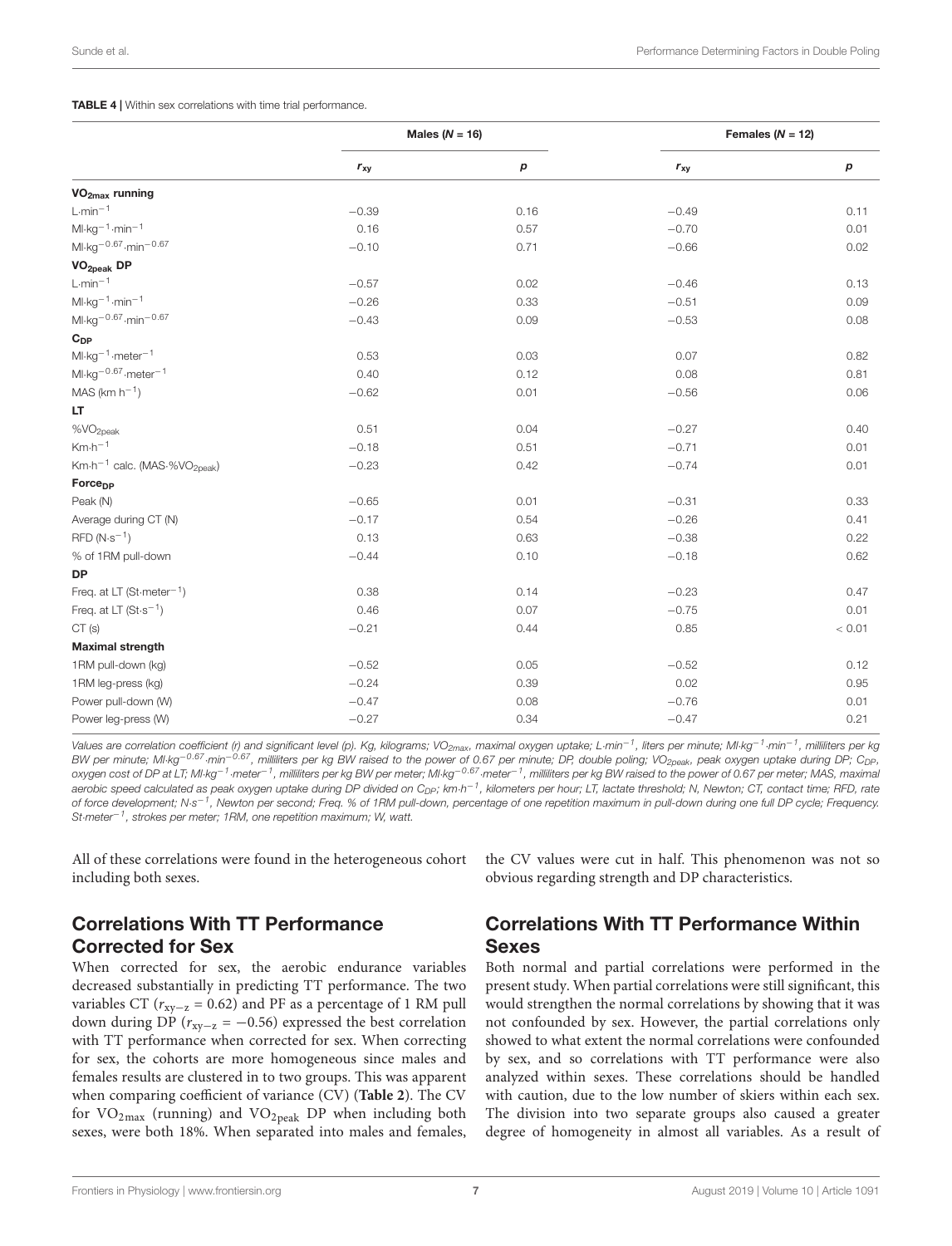<span id="page-7-0"></span>

|                                       | Not corrected for sex |                |        | <b>Corrected for sex</b> |      |
|---------------------------------------|-----------------------|----------------|--------|--------------------------|------|
|                                       | $r_{xy}$              | <b>SEE (%)</b> | р      | $r_{xy-z}$               | р    |
| $C_{DP}$                              |                       |                |        |                          |      |
| $Ml \cdot kg^{-1} \cdot meter^{-1}$   | $-0.36$               | 21.5           | 0.08   | $-0.18$                  | 0.40 |
| $Ml·kg-0.67·meter-1$                  | $-0.20$               | 22.5           | 0.36   | 0.02                     | 0.94 |
| $MAS$ (km $h^{-1}$ )                  | $-0.74$               | 15.2           | < 0.01 | $-0.21$                  | 0.32 |
| Force <sub>pp</sub>                   |                       |                |        |                          |      |
| Peak (N)                              | 0.78                  | 14.2           | < 0.01 | 0.50                     | 0.01 |
| Average during CT (N)                 | 0.39                  | 21.1           | 0.05   | 0.09                     | 0.64 |
| $RFD(N·s-1)$                          | 0.31                  | 21.8           | 0.13   | 0.02                     | 0.92 |
| % of 1RM pull-down                    | $-0.54$               | 19.3           | 0.01   | $-0.40$                  | 0.05 |
| <b>DP</b>                             |                       |                |        |                          |      |
| Freq. at LT (St-meter <sup>-1</sup> ) | $-0.71$               | 16.1           | < 0.01 | $-0.20$                  | 0.35 |
| Freq. at LT $(St \cdot s^{-1})$       | $-0.09$               | 22.9           | 0.66   | 0.08                     | 0.72 |
| CT(s)                                 | $-0.48$               | 20.1           | 0.02   | $-0.29$                  | 0.17 |
| <b>Maximal strength</b>               |                       |                |        |                          |      |
| Power pull-down (W)                   | 0.92                  | 8.9            | < 0.01 | 0.77                     | 0.02 |

Values are correlation coefficient (r), significant level (p), and standard error of the estimate (SEE). C<sub>DP</sub>, oxygen cost of DP at LT; Ml·kg<sup>−1</sup>·meter<sup>−1</sup>, millilters per kg BW per meter; Ml·kg<sup>−0.67</sup>·meter<sup>−1</sup>, milliliters per kg BW raised to the power of 0.67 per meter; MAS, maximal aerobic speed calculated as peak oxygen uptake during DP divideo on C<sub>DP</sub>; km·h<sup>–1</sup>, kilometers per hour; N, Newton; CT, contact time; RFD, rate of force development; N·s<sup>–1</sup>, Newton per second. % of 1RM pull-down, percentage of one repetition maximum in pull-down during one full DP cycle; Freq, frequency; St·meter−<sup>1</sup> , strokes per meter; 1RM, one repetition maximum; W, watt.

this and the low number in each group, correlations across sexes were weakened or disappeared. Those analyzes are merely included for informative reasons, but not addressed further in this discussion. Maximal strength in pulldown had approximately the same correlation with TT performance in both males and females. However, the relationships between the utilization of this maximal strength and TT performance seemed to differ, as CT correlated well in females but not males, and PF in DP correlated well in males but not females.

Both males and females had approximately the same correlation between MAS and TT performance. However, TT performance seemed to depend mostly on VO<sub>2peak</sub> but not C<sub>DP</sub> in females. In males, TT performance seemed to depend mostly on  $C_{\text{DP}}$ , but not  $\text{VO}_{\text{2peak}}$ .

#### $VO<sub>2max</sub>$ ,  $C<sub>DP</sub>$ , and MAS

The importance of a high  $VO<sub>2max</sub>$  in running for TT performance in the present study, is in accordance with several previous studies [\(Bergh,](#page-9-3) [1987;](#page-9-3) [Ingjer,](#page-9-4) [1991;](#page-9-4) [Mahood et al.,](#page-9-5) [2001;](#page-9-5) [Larsson](#page-9-6) [et al.,](#page-9-6) [2002;](#page-9-6) [Alsobrook and Heil,](#page-9-7) [2009;](#page-9-7) [Ainegren et al.,](#page-9-8) [2013\)](#page-9-8). This is also demonstrated by cross-country skiers' high values of VO<sub>2max</sub>; 80–90 ml·kg<sup>-1</sup>·min<sup>-1</sup> and 70–80 ml·kg<sup>-1</sup>·min<sup>-1</sup> for men and women world-class cross-country skiers, respectively [\(Sandbakk et al.,](#page-10-5) [2014\)](#page-10-5). The  $VO<sub>2max</sub>$  values in the present study were 53.8  $\pm$  4.4 ml·kg<sup>-1</sup>·min<sup>-1</sup> and 72.2  $\pm$  5.1 ml·kg<sup>-1</sup>·min<sup>-1</sup> for women and men, respectively. Regarding the skiers cost of skiing, the present study found that C<sub>DP</sub> did not correlate well with TT performance (**[Table 2](#page-4-0)**). The low impact of  $C_{DP}$  in the present study is further highlighted when including C<sub>DP</sub> in the MAS equation ( $VO<sub>2peak</sub> DP/C<sub>DP</sub>$ ). MAS did not correlate better with TT performance than VO<sub>2peak</sub> DP alone ( $r_{xy} = -0.80$ ), independent of sex.

#### Lactate Threshold

Maximal oxygen consumption at LT in% of  $\rm VO_{2peak}$  DP did not correlate with TT performance in the present study. However, velocity at LT correlated strongly ( $r_{xy} = -0.78$ ) with TT performance. This is in accordance with [Støren et al.](#page-10-1) [\(2014\)](#page-10-1) on cyclists. In [Støren et al.](#page-10-1) [\(2014\)](#page-10-1) it was shown that velocity at LT, as measured in the present study, also could be calculated by the product of MAS and LT in% of VO<sub>2peak</sub>, while LT in% of VO<sub>2peak</sub> alone did not explain LT velocity. The same results were echoed in the present study. When applying the same equation for velocity at LT (MAS LT%), this correlated nearly perfect ( $r_{xy}$  = 0.99) with the actually measured LT velocity. This implies that it is not LT *per se*, but rather  $VO<sub>2peak</sub>$  that predicts TT performance.

#### Maximal Strength

Although  $C_{DP}$  correlated weakly with TT performance in the present study, variables previously shown to affect work economy in other sports [\(Saunders et al.,](#page-10-21) [2004;](#page-10-21) [Støren et al.,](#page-10-9) [2008;](#page-10-9) [Sunde](#page-10-3) [et al.,](#page-10-3) [2010\)](#page-10-3), such as maximal strength and movement cycle characteristics correlated well with performance in the present study. This indicates that during DP the% of 1RM pulldown, CT, PF, and 1RM pulldown and power output in 1RM pulldown actually affected TT performance *per se* and not merely via  $C_{DP}$ . That maximal strength per se is related to TT performance, is in contrast to previous studies in running and cycling [\(Støren et al.,](#page-10-9) [2008,](#page-10-9) [2013\)](#page-10-10). One possible explanation for this difference is that DP relies much more on upper body work than running and cycling. [Blagrove et al.](#page-9-28) [\(2018\)](#page-9-28) and [Fletcher and MacIntosh](#page-9-29) [\(2017\)](#page-9-29), discussed that an improvement in force-generating capacity would theoretically allow athletes to sustain a lower percentage of maximal strength during running. It is likely that this also applies to the cross-country skiers during DP in the present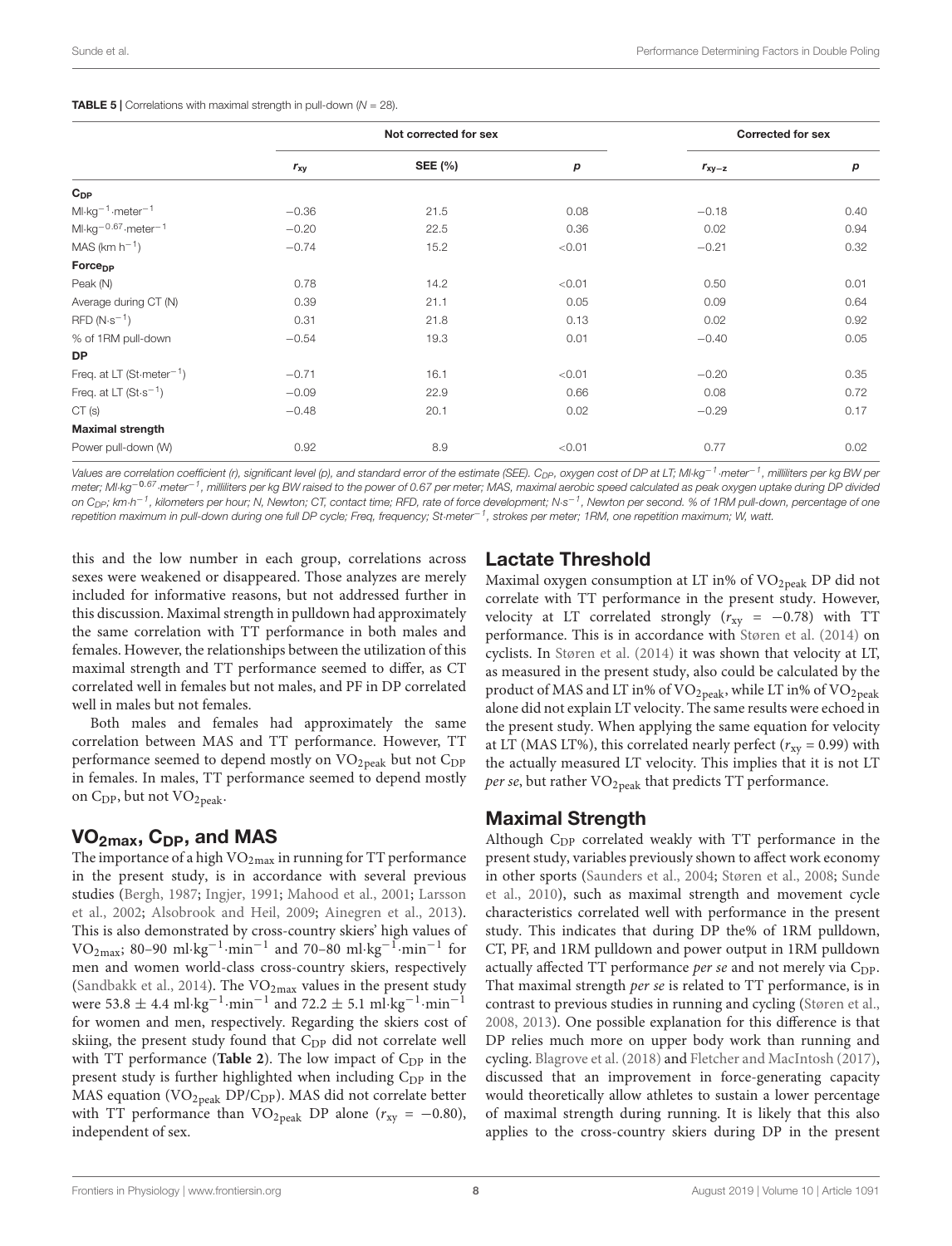study. A higher 1RM pulldown would therefore imply a lower percentage of 1RM during DP, at a given work load. Thus the% of 1RM pull down correlated good to TT performance in the present study ( $r_{xy} = -0.65$ ).

### Maximal Strength and DP **Characteristics**

The skiers with the highest 1RM pulldown also had the highest PF  $(r_{xy} = 0.78)$  during DP (**[Table 4](#page-6-0)**). The same skiers also had the shortest CT ( $r_{xy}$  = 0.48), and the lowest DP frequency measured as strokes per meter  $(r_{xy} = -0.71)$ . Also CT correlated with LT velocity ( $r_{xy} = -0.53$ ), indicating that the fastest skiers had the shortest CT, although CT did not correlate with TT directly. Therefore, this shortened CT in faster skiers might be basically explained by the higher skiing speeds. A shorter CT and a lower frequency allows for a shorter contraction time and a longer transit time during each DP cycle. This could theoretically lead to better circulation and thus  $O_2$  and substrate deliverance as well as better clearance of lactic acid [\(Barrett-O'Keefe et al.,](#page-9-30) [2012\)](#page-9-30). On the other hand, the indication of the fastest skiers having the shortest CT, could partly explain the correlation between CT and 1RM pulldown.

# Upper Body vs. Lower Body Maximal Strength and Power Output

Even though DP may be considered a whole body exercise involving muscle mass from feet to neck, the leg press results in the present study seemed to have much less impact on TT performance and MAS than pulldown. This does not necessarily imply that lower body muscles do not have an impact on DP. Based on EMG activity in lower body muscles, [Holmberg et al.](#page-9-17) [\(2005\)](#page-9-17) showed that DP requires more than upper body work. Also power was measured for the strength variables in the present study. In pulldown, the impact of power more or less followed the impact of 1RM on TT performance and MAS. It is not surprising that the strongest also produced most power output, and this is in accordance with previous studies [\(Østerås et al.,](#page-9-9) [2002\)](#page-9-9).

Power output was calculated as the product of force and work distance divided by time. The power output results in leg press in the present study may seem low. This is due to the measurements of work distance being performed vertically when the lifting direction is diagonal in the leg press apparatus. In studies were the lifting direction is vertical like squat in e.g., [Støren et al.](#page-10-9) [\(2008\)](#page-10-9) and [Sunde et al.](#page-10-3) [\(2010\)](#page-10-3), power output results in runners and cyclist were shown to be approximately 100% higher than in the present study.

### Sex Differences

Since the male and female participants in the present study represented a higher and a lower TT performance level, a comparison of the results from the two sexes may be used to discuss the importance of factors predicting DP performance. The male and female skiers were at the same age, and being recruited from the same teams and high schools, their training background was relatively similar. TT performance was 23%

better in males than in females. The sex difference in the present study was therefore in accordance with results from [Sandbakk et al.](#page-10-5) [\(2014\)](#page-10-5) in DP, finding a 20% sex difference in a ramp DP protocol to exhaustion. The 23% sex difference in the present study corresponded to a 30% higher MAS in males. As VO<sub>2peak</sub> can be expressed as ml.kg<sup>-1</sup>.min<sup>-1</sup>, and DP as ml.kg<sup>-1</sup>.m<sup>-1</sup>, the product of denominations equals m min<sup>-1</sup>, which may also be expressed as km.h<sup>-1</sup>. The gender difference in MAS, could therefore be explained by 18% difference in  $VO<sub>2peak</sub>$  DP, and a none significant 8% difference in C<sub>DP</sub>. These differences is somewhat lower than presented in [Sandbakk and Holmberg](#page-10-22) [\(2017\)](#page-10-22).

Males where 34% stronger in pulldown than females, which is a somewhat lower difference than the 50% reported in [Sandbakk et al.](#page-10-5) [\(2014\)](#page-10-5). An interesting question is to what extent this influence the sex differences in MAS. Although a strong correlation between MAS and pulldown exist, the correlation weakens when corrected for sex. This could imply that the correlation was merely a product of males both being stronger and having a higher MAS than females. However, we cannot rule out that the higher MAS in males were at least partly due to a higher strength in pull down. On the other hand, the relationship between 1RM pulldown and TT performance corrected for sex is better than the relationship between 1RM pulldown and MAS. This may indicate that maximal strength could be important independent of MAS.

### Practical Implications

The practical implications of the present study is to acknowledge maximal upper body strength as a possible performance determining factor in DP. We suggest including maximal strength training in the cross-country skiers training programs, but the effect of this needs further evaluation in future studies. We recommend few repetitions (2–5) in 3–5 series with maximal mobilization in the concentric phase, with relatively long (2–3 min) pauses in between. These principles have in previous studies been shown to improve work economy as well as maximal strength [\(Østerås et al.,](#page-9-9) [2002;](#page-9-9) [Støren et al.,](#page-10-9) [2008;](#page-10-9) [Sunde et al.,](#page-10-3) [2010\)](#page-10-3).

# **CONCLUSION**

In conclusion maximal upper body strength was shown to have a significant impact on DP roller skiing performance, both dependent and independent of sex, and both dependent and independent of C<sub>DP</sub>. Higher maximal upper body strength was related to higher DP peak forces, lower DP frequency and shorter CT.

# DATA AVAILABILITY

The datasets generated for this study are available on request to the corresponding author.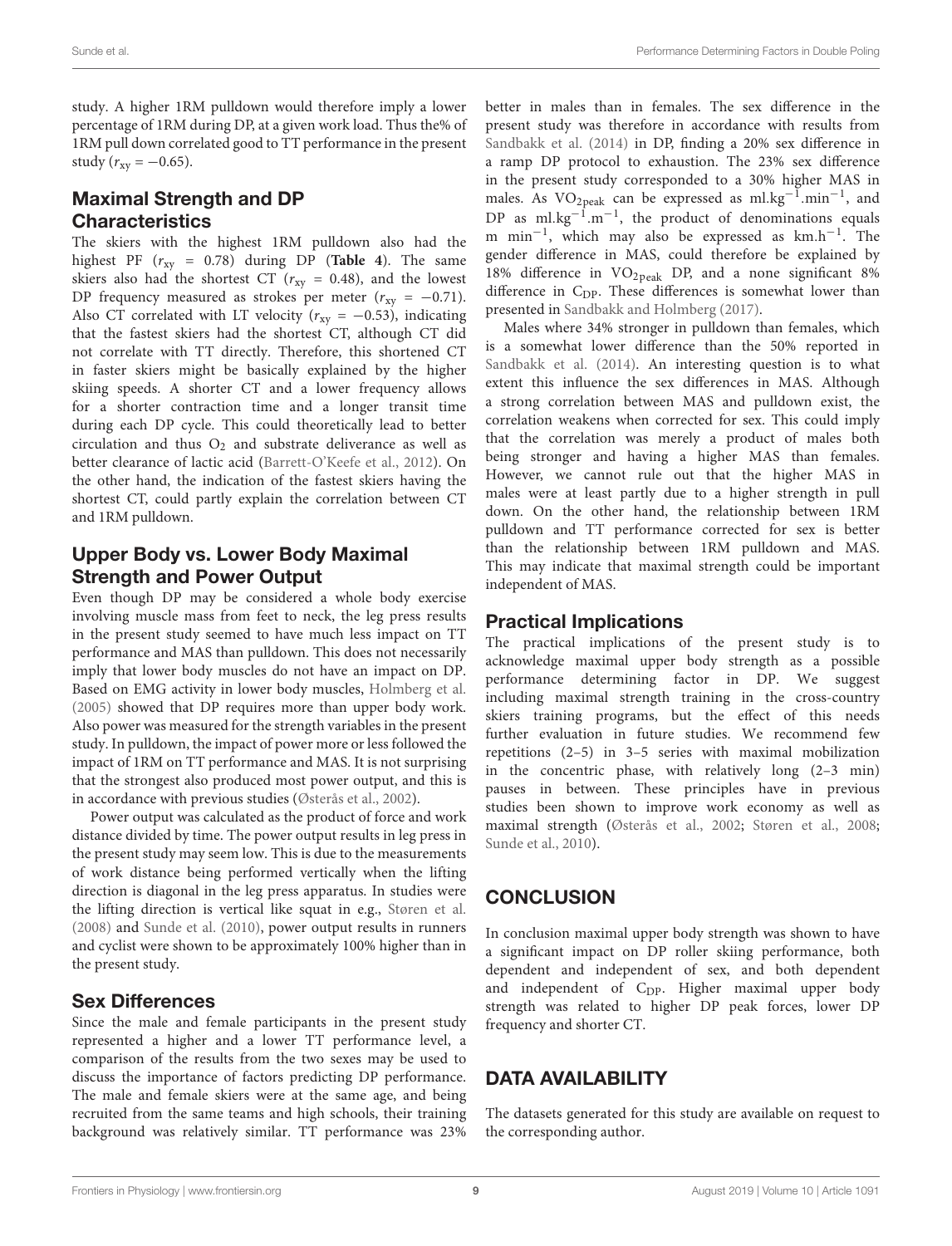### ETHICS STATEMENT

This study was carried out in accordance with the recommendations of the Institutional Review Board (IRB) at the University of South-Eastern Norway with written informed consent from all subjects. All subjects gave written informed consent in accordance with the Declaration of Helsinki. The protocol was approved by the Institutional Review Board (IRB) at the University of South-Eastern Norway.

# AUTHOR CONTRIBUTIONS

AS, J-MJ, ØS, JH, GP, and MB participated significantly in the planning and designing of the study. AS, J-MJ, ØS, and JH

### **REFERENCES**

- <span id="page-9-8"></span>Ainegren, M., Carlsson, P., Tinnsten, M., and Laaksonen, M. S. (2013). Skiing economy and efficiency in recreational and elite cross-country skiers. J. Strength Cond. Res. 27, 1239–1252. [doi: 10.1519/JSC.0b013e31824f206c](https://doi.org/10.1519/JSC.0b013e31824f206c)
- <span id="page-9-7"></span>Alsobrook, N. G., and Heil, D. P. (2009). Upper body power as a determinant of classical cross-country ski performance. Eur. J. Appl. Physiol. 105, 633–641. [doi: 10.1007/s00421-008-0943-z](https://doi.org/10.1007/s00421-008-0943-z)
- <span id="page-9-13"></span>Aspenes, S., Kjendlie, P. L., Hoff, J., and Helgerud, J. (2009). Combined strength and endurance training in competitive swimmers. J. Sports Sci. Med. 8, 357–365.
- <span id="page-9-24"></span>Åstrand, P. O., Rodahl, K., Dahl, H. A., and Strømme, S. B. (2003). Textbook of Work Physiology. Physiological Bases of Exercise. Champaign, IL: Human Kinetics.
- <span id="page-9-12"></span>Balsalobre-Fernández, C., Santos-Concejero, J., and Grivas, G. V. (2016). Effects of strength training on running economy in highly trained runners: a systematic review with meta-analysis of controlled trials. J. Strength Cond. Res. 30, 2361– 2368. [doi: 10.1519/JSC.0000000000001316](https://doi.org/10.1519/JSC.0000000000001316)
- <span id="page-9-30"></span>Barrett-O'Keefe, Z., Helgerud, J., Wagner, P. D., and Richardson, R. S. (2012). Maximal strength training and increased work efficiency: contribution from the trained muscle bed. Appl. Physiol. 113, 1846–1851. [doi: 10.1152/japplphysiol.](https://doi.org/10.1152/japplphysiol.00761.2012) [00761.2012](https://doi.org/10.1152/japplphysiol.00761.2012)
- <span id="page-9-3"></span>Bergh, U. (1987). The influence of body mass in cross-country skiing. Med. Sci. Sports Exerc. 19, 324–331.
- <span id="page-9-20"></span>Bilodeau, B., Roy, B., and Boulay, M. R. (1995). Upper-body testing of crosscountry skiers. Med. Sci. Sports Exerc. 27, 1557–1562.
- <span id="page-9-28"></span>Blagrove, R. C., Howatson, G., and Hayes, P. R. (2018). Effects of strength training on the physiological determinants of middle- and long-distance running performance: a systematic review. Sports Med. 48, 1117–1149. [doi: 10.1007/](https://doi.org/10.1007/s40279-017-0835-7) [s40279-017-0835-7](https://doi.org/10.1007/s40279-017-0835-7)
- <span id="page-9-16"></span>Carlsson, M., Carlsson, T., Wedholm, L., Nilsson, M., Malm, C., and Tonkonogi, M. (2016). Physiological demands of competitive sprint and distance performance in elite female cross-country skiing. J. Strength Cond. Res. 30, 2138–2144. [doi: 10.1519/JSC.0000000000001327](https://doi.org/10.1519/JSC.0000000000001327)
- <span id="page-9-1"></span>Costill, D. L., Thomas, H., and Roberts, E. (1973). Fractional utilization of the aerobic capacity during distance running. Med. Sci. Sports Exerc. 5, 248–252.
- <span id="page-9-21"></span>Danielsen, J., Sandbakk, Ø., Holmberg, H.-C., and Ettema, G. (2015). Mechanical energy and propulsion in ergometer double poling by cross-country skiers. Med. Sci. Sports Exerc. 47, 2586–2594. [doi: 10.1249/MSS.0000000000000723](https://doi.org/10.1249/MSS.0000000000000723)
- <span id="page-9-2"></span>di Prampero, P. E. (2003). Factors limiting maximal performance in humans. Eur. J. Appl. Physiol. 90, 420–429. [doi: 10.1007/s00421-003-0926-z](https://doi.org/10.1007/s00421-003-0926-z)
- <span id="page-9-29"></span>Fletcher, J. R., and MacIntosh, B. R. (2017). Running economy from a muscle energetics perspective. Front. Physiol. 8:433. [doi: 10.3389/fphys.2017.00433](https://doi.org/10.3389/fphys.2017.00433)
- <span id="page-9-14"></span>Gaskill, S., Serfass, R., and Rundell, K. (1999). Upper body power comparison between groups of cross-country skiers and runners. Int. J. Sports Med. 20, 290–294. [doi: 10.1055/s-2007-971133](https://doi.org/10.1055/s-2007-971133)
- <span id="page-9-0"></span>Hébert-Losier, K., Zinner, C., Platt, S., Stöggl, T., and Holmberg, H. C. (2017). Factors that influence the performance of elite sprint cross-country skiers. Sports Med. 47, 319–342. [doi: 10.1007/s40279-016-0573-2](https://doi.org/10.1007/s40279-016-0573-2)

participated in the data analysis and writing of the manuscript. AS, ØS, J-MJ, and MG participated in the data collection and analysis. All authors read and approved the manuscript.

# FUNDING

Funding for this study was received from the Norwegian Olympic Sports Center, Olympiatoppen (grant number 60013/1185).

# ACKNOWLEDGMENTS

We wish to thank all the participants in this study for their great effort.

- <span id="page-9-25"></span>Helgerud, J., Ingjer, F., and Strømme, S. B. (1990). Sex differences in performancematched marathon runners. Eur. J. Appl. Physiol. 61, 433–439. [doi: 10.1007/](https://doi.org/10.1007/bf00236064) [bf00236064](https://doi.org/10.1007/bf00236064)
- <span id="page-9-26"></span>Helgerud, J., Støren, O., and Hoff, J. (2010). Are there differences in running economy at different velocities for well-trained distance runners? Eur. J. Appl. Physiol. 108, 1099–1105. [doi: 10.1007/s00421-009-1218-z](https://doi.org/10.1007/s00421-009-1218-z)
- <span id="page-9-22"></span>Hoff, J., Helgerud, J., and Wisløff, U. (1999). Maximal strength training improves work economy in trained female cross-country skiers. Med. Sci. Sports Exerc. 31, 870–877. [doi: 10.1097/00005768-199906000-00016](https://doi.org/10.1097/00005768-199906000-00016)
- <span id="page-9-19"></span>Hoffman, M. D., and Clifford, P. S. (1992). Physiological aspects of competitive cross-country skiing. J. Sports Sci. 10, 3–27. [doi: 10.1080/02640419208729903](https://doi.org/10.1080/02640419208729903)
- <span id="page-9-17"></span>Holmberg, H. C., Lindinger, S., Stöggl, T., Eitzlmair, E., and Muller, E. (2005). Biomechanical analysis of double poling in elite cross-country skiers. Med. Sci. Sports Exerc. 37, 807–818. [doi: 10.1249/01.mss.0000162615.47763.c8](https://doi.org/10.1249/01.mss.0000162615.47763.c8)
- <span id="page-9-27"></span>Hopkins, W. G. (2000). A Scale of Min: A New View of Statistics. Available at: <http://www.sportsci.org/resource/stats/index.html> (accessed November 2016).
- <span id="page-9-4"></span>Ingjer, F. (1991). Maximal oxygen uptake as a predictor of performance ability in women and men elite cross-country skiers. Scand. J. Med. Sci. Sports 1, 25–30. [doi: 10.1111/j.1600-0838.1991.tb00267.x](https://doi.org/10.1111/j.1600-0838.1991.tb00267.x)
- <span id="page-9-23"></span>Jonsson, M., Welde, B., and Stöggl, T. L. (2019). Biomechanical differences in double poling between sexes and level of performance during a classical crosscountry skiing competition. J. Sports Sci. 12, 1–9. [doi: 10.1080/02640414.2019.](https://doi.org/10.1080/02640414.2019.1577119) [1577119](https://doi.org/10.1080/02640414.2019.1577119)
- <span id="page-9-6"></span>Larsson, P., Olofsson, P., Jakobsson, E., Burlin, L., and Henriksson-Larsèn, K. (2002). Physiolocal predictors of performance in cross-country skiing from treadmill tests in male and female subjects. Med. Sci. Sports Exerc. 33, 1330– 1337.
- <span id="page-9-11"></span>Losnegard, T., Mikkelsen, K., Rønnestad, B. R., Hallen, J., Rud, B., and Raastad, T. (2011). The effect of heavy strength training on muscle mass an physical performance in elite cross country skiers. Scand. J. Med. Sci. Sports 21, 389–401. [doi: 10.1111/j.1600-0838.2009.01074.x](https://doi.org/10.1111/j.1600-0838.2009.01074.x)
- <span id="page-9-18"></span>Losnegard, T., Myklebust, H., Spencer, M., and Hallén, J. (2013). Seasonal variations in VO2max, O2-cost, O2-deficit, and performance in elite crosscountry skiers. J. Strength Cond. Res. 27, 1780–1790. [doi: 10.1519/JSC.](https://doi.org/10.1519/JSC.0b013e31827368f6) [0b013e31827368f6](https://doi.org/10.1519/JSC.0b013e31827368f6)
- <span id="page-9-5"></span>Mahood, N. V., Kenefick, R. W., Kertzer, R., and Quinn, T. J. (2001). Physiological determinants of cross-country ski racing performance. Med. Sci. Sports Exerc. 33, 1379–1384. [doi: 10.1097/00005768-200108000-00020](https://doi.org/10.1097/00005768-200108000-00020)
- <span id="page-9-10"></span>Mikkola, J. S., Rusko, H. K., Nummela, A. T., Paavolainen, L. M., and Häkkinen, K. (2007). Concurrent endurance and explosive type strength training increases activation and fast force production of leg extensor muscles in endurance athletes. J. Strength Cond. Res. 21, 613–620. [doi: 10.1519/00124278-200705000-](https://doi.org/10.1519/00124278-200705000-00056) [00056](https://doi.org/10.1519/00124278-200705000-00056)
- <span id="page-9-15"></span>Nesser, T. W., Chen, S., Serfass, R. C., and Gaskill, S. E. (2004). Development of upper body power in junior cross-country skiers. J. Strength Cond. Res. 18, 63–71. [doi: 10.1519/00124278-200402000-00009](https://doi.org/10.1519/00124278-200402000-00009)
- <span id="page-9-9"></span>Østerås, H., Helgerud, J., and Hoff, J. (2002). Maximal strength-training effects on force-velocity and force-power relationships explain increases in aerobic